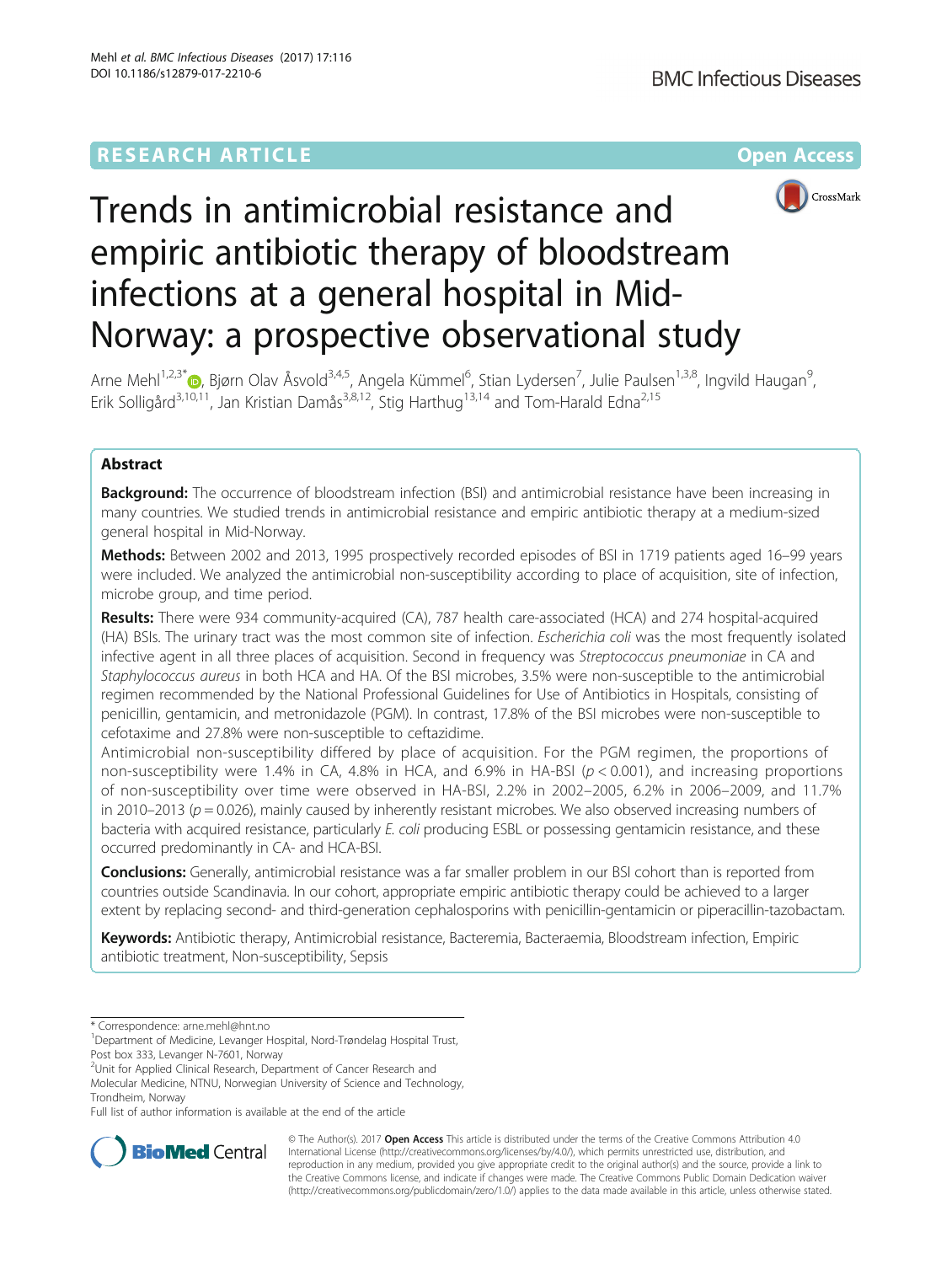# Background

Bloodstream infection (BSI) contributes substantially to morbidity and mortality worldwide [\[1\]](#page-10-0). In Europe, the annual number of BSI episodes and deaths associated with BSI has been estimated to 1.2 million and 157,000, respectively [\[1](#page-10-0)]. Early diagnosis and early appropriate treatment is crucial. In severe sepsis, the case fatality increases for each hour the antibiotic treatment is delayed [\[2](#page-10-0), [3\]](#page-10-0). Therefore, empirical antibiotic treatment has to be initiated before the results of blood cultures are available. However, as infections with resistant microbes is an escalating problem worldwide [\[4](#page-10-0)–[6](#page-10-0)], it is increasingly challenging to maintain appropriate antibiotic regimens for initial empiric therapy. Resistant pathogenic bacteria are found less frequently in Norway and other Nordic countries, compared to the rest of Europe and other world regions [\[7](#page-10-0), [8\]](#page-10-0). This probably reflects a relatively restrictive use of antimicrobial agents. In Norway, a regimen containing penicillin and gentamicin (PG), plus metronidazole (PGM) if an anaerobic infection is suspected, has been recommended for more than thirty years in sepsis with unknown focus and etiology [\[9](#page-10-0)–[11\]](#page-10-0). In recent years, however, increasing numbers of infections with methicillin-resistant Staphylococcus aureus (MRSA), extended-spectrum beta-lactamase producing Enterobacteriaceae (ESBL-E), and vancomycin resistant enterococci have been detected [[8](#page-10-0)]. Selection of inherently resistant microbes due to antibiotic use is also a challenge. Updated knowledge about the distribution of microbes in serious infections and their resistance against antimicrobial agents is needed to ensure appropriate empiric antimicrobial treatment regimens. It is also important to identify subgroups in which tailored regimens are required. Important differences in antibiotic resistance have been found with regard to place of acquisition [\[12](#page-10-0), [13](#page-10-0)], and therefore, resistance statistics should specify results for community acquired (CA), health care-associated (HCA), and hospital acquired (HA) infections.

We conducted a prospective study to assess the occurrence and distribution of BSI microbes and their nonsusceptibility to some common antibiotic regimens for initial empiric antimicrobial treatment of sepsis of unknown etiology. Particularly, we assessed microbes and antimicrobial resistance by place of acquisition (CA, HCA and HA-BSIs) and with regard to time trends over a 12-year period. We also studied the antibiotic regimens that were used for initial empiric treatment during the same time period and the degree to which they were appropriate.

# Methods

Levanger Hospital serves a population of about 90,000 as an emergency facility in a defined geographical area of Mid-Norway. Since 1994, all positive blood cultures at the hospital have been prospectively recorded for surveillance purposes, and clinical information has been recorded, in the following way: whenever a positive blood culture was reported, a physician at the clinical ward filled out a registration form. A team of three research nurses, two subordinate doctors, and the main investigator reviewed all patients' records to verify the data and record additional variables. The present study includes BSIs that occurred between January 1, 2002 and December 31, 2013 in patients who were ≥16 years of age, and it is part of the Mid-Norway Sepsis Study.

The microbiology laboratory at Levanger Hospital is ISO 15189 accredited and participates in the national quality assurance schemes (ring tests). Blood cultures were performed in BACTEC 9240 Vacutainer Culture Bottles (Becton Dickinson Diagnostic Instrument Systems, Sparks, MD) [\[14\]](#page-10-0), which in 2010 was replaced by BACTEC FX. No obvious changes in blood culture techniques or indications for drawing blood cultures have been done during the study period, but an increased focus on early detection of sepsis may have influenced the rate of blood culture sampling. Over the study period, the number of blood culture sets per 1000 hospital bed-days increased from 25.0 in 2002 to 59.5 in 2013.

Isolates were identified using standard methods [\[15](#page-10-0)]. Antimicrobial susceptibility testing was performed by the disc diffusion method (Neo-Sensitabs, Rosco Diagnostica, Taastrup, Denmark). For measurement of MIC, E-test (AB Biodisk, Solna, Sweden) was used. The results of antibacterial susceptibility testing were interpreted according to the Norwegian Working Group on Antibiotics (NWGA). For the antibiotics included in this study, the Norwegian breakpoints correspond to EUCAST (European Committee on Antimicrobial Susceptibility Testing) breakpoints [[8, 16\]](#page-10-0). In this study, microbes intermediately susceptible to antibiotics were classified as non-susceptible [[17](#page-10-0)–[19](#page-10-0)], as only susceptible microbes can be regarded as being able to be managed by means of the respective antibiotic regimens. Microbes not tested in the laboratory because of known inherent non-susceptibility (e.g. enterococci are inherently resistant to cephalosporins) were classified as non-susceptible (see Additional file [1](#page-9-0): Appendix 1 On inherent (natural) resistance in microbes).

An episode of BSI was defined by growth of one or more microbes from blood culture combined with clinical evidence of systemic infection. A new BSI episode with the same microbe in the same patient was recorded if an interval of at least 30 days had passed without signs of infection since an earlier episode [\[20\]](#page-10-0). If more than one organism was isolated from one or more blood cultures within a 72-h period, the BSI episode was classified as polymicrobial. One positive blood culture for organisms usually regarded as etiological agents was the requirement for inclusion. For coagulase-negative staphylococci or other possible skin contaminants, at least two identical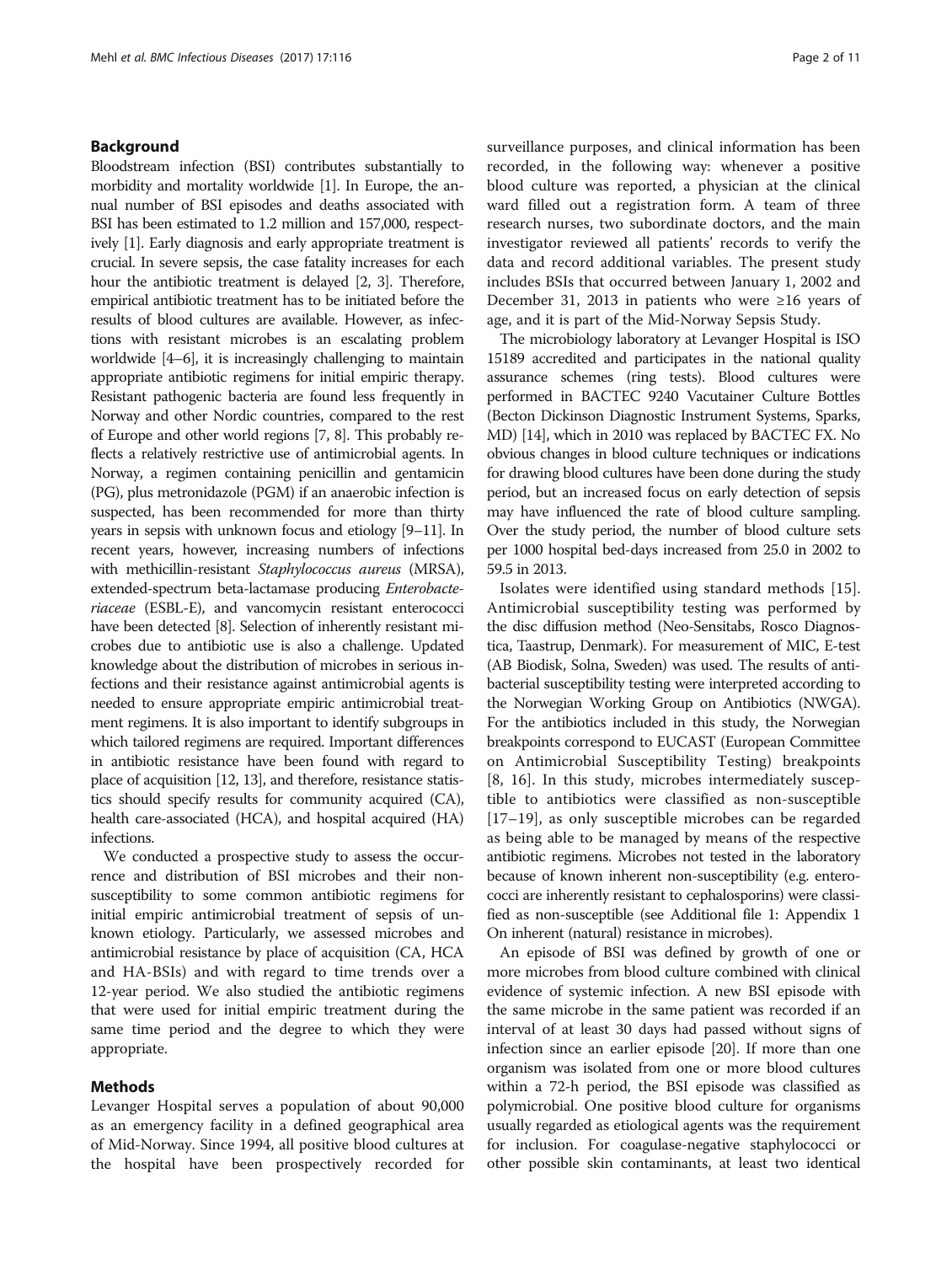<span id="page-2-0"></span>isolates from separate venipunctures were required. Among alpha-hemolytic streptococci, S. pneumoniae and streptococci belonging to the S. milleri group were not considered as skin contaminants. Other alpha-hemolytic streptococci were included if they were found in two or more blood cultures from different venipuncture sites.

The place of acquisition was classified as hospitalacquired (HA), health care-associated (HCA) or community acquired (CA) [\[12, 21\]](#page-10-0). HA-BSI was diagnosed if the infection was detected >48 h after admission [[22](#page-10-0)]. Patients who during the 30 days prior to hospital admission had (1) been hospitalized two or more days or (2) had received intravenous therapy or wound care at home or (3) hemodialysis or chemotherapy at hospital visits or (4) were nursing home residents, were categorized as having HCA-BSI. CA-BSI was diagnosed if the infection was detected <48 h after admission and none of the criteria for HCA-BSI were fulfilled.

A urinary focus was assigned when there was growth of the same microbe (s) from urine as well as from blood culture along with clinical signs/symptoms or risk factor for urinary infection, and no other source of infection was identified. A presumed pulmonary focus was diagnosed with clinical signs of lower respiratory infection accompanied by positive radiological findings. Focus in the biliary tract was ascertained based on clinical, biochemical and radiological findings. Signs of infection along with focal growth of the same microbe as in blood culture were

|  | <b>Table 1</b> Bloodstream infection (BSI) episodes in three time periods |  |  |  |  |  |  |  |  |
|--|---------------------------------------------------------------------------|--|--|--|--|--|--|--|--|
|--|---------------------------------------------------------------------------|--|--|--|--|--|--|--|--|

|                                                   | Total        | 2002-2005   | 2006-2009   | 2010-2013   |
|---------------------------------------------------|--------------|-------------|-------------|-------------|
| All BSIs                                          | 1995 (100,0) | 582 (100.0) | 638 (100.0) | 775 (100.0) |
| Place of acquisition                              |              |             |             |             |
| Community acquired                                | 934 (46.8)   | 317 (54.5)  | 280 (43.9)  | 337 (43.5)  |
| Health care-associated                            | 787 (39.4)   | 175 (30.1)  | 277 (43.4)  | 335 (43.2)  |
| Hospital acquired                                 | 274 (13.7)   | 90 (15.5)   | 81 (12.7)   | 103(13.3)   |
| Microbial agent(s)                                |              |             |             |             |
| Escherichia coli                                  | 686 (34.4)   | 186 (32.0)  | 231 (36.2)  | 269 (34.7)  |
| Streptococcus pneumoniae                          | 225 (11.3)   | 80 (13.8)   | 80 (12.5)   | 65 (8.4)    |
| Staphylococcus aureus                             | 218 (10.9)   | 72 (12.4)   | 55 (8.6)    | 91 (11.7)   |
| Klebsiella spp.                                   | 135 (6.8)    | 22(3.8)     | 44 (6.9)    | 69 (8.9)    |
| Beta-hemolytic streptococci                       | 104(5.2)     | 33(5.7)     | 35(5.5)     | 36(4.6)     |
| Enterococcus spp.                                 | 89 (4.5)     | 28 (4.8)    | 26(4.1)     | 35(4.5)     |
| Other mixed bacterial infections                  | 68 (3.4)     | 21(3.6)     | 19(3.0)     | 28 (3.6)    |
| Pseudomonas spp.                                  | 58 (2.9)     | 20(3.4)     | 21(3.3)     | 17(2.2)     |
| Viridans group streptococci                       | 57 (2.9)     | 15(2.6)     | 19(3.0)     | 23(3.0)     |
| Coagulase-negative staphylococci                  | 54(2.7)      | 23(4.0)     | 11(1.7)     | 20(2.6)     |
| Proteus spp.                                      | 48 (2.4)     | 17(2.9)     | 15(2.3)     | 16(2.1)     |
| Anaerobic Gram-negative bacteria                  | 45(2.3)      | 14(2.4)     | 16(2.5)     | 15(1.9)     |
| Mixed Gram-negative aerobic or anaerobic bacteria | 42(2.1)      | 13(2.2)     | 11(1.7)     | 18(2.3)     |
| Enterobacter spp.                                 | 37 (1.9)     | 8(1.4)      | 14(2.2)     | 15(1.9)     |
| Other Enterobacteriaceae                          | 37 (1.9)     | 7(1.2)      | 12(1.9)     | 18(2.3)     |
| Other aerobic Gram-negative bacteria              | 19(1.0)      | 5(0.9)      | 4(0.6)      | 10(1.3)     |
| Haemophilus influenzae                            | 17(0.9)      | 6(1.0)      | 8(1.3)      | 3(0.4)      |
| Candida spp.                                      | 14(0.7)      | 1(0.2)      | 4(0.6)      | 9(1.3)      |
| Anaerobic Gram-positive bacteria                  | 11(0.6)      | 3(0.5)      | 4(0.6)      | 4(0.5)      |
| Mixed gram-positive aerobic or anaerobic bacteria | 11(0.6)      | 1(0.2)      | 4(0.6)      | 6(0.8)      |
| Neisseria meningitidis                            | 9(0.5)       | 4(0.7)      | 2(0.3)      | 3(0.4)      |
| Listeria monocytogenes                            | 8(0.4)       | 2(0.3)      | 2(0.3)      | 4(0.5)      |
| Mixed bacterial and fungal infections             | 3(0.2)       | 1(0.2)      | 1(0.2)      | 1(0.1)      |

The table shows number (percent) of BSIs overall, by place of acquisition, and by microbial agent(s)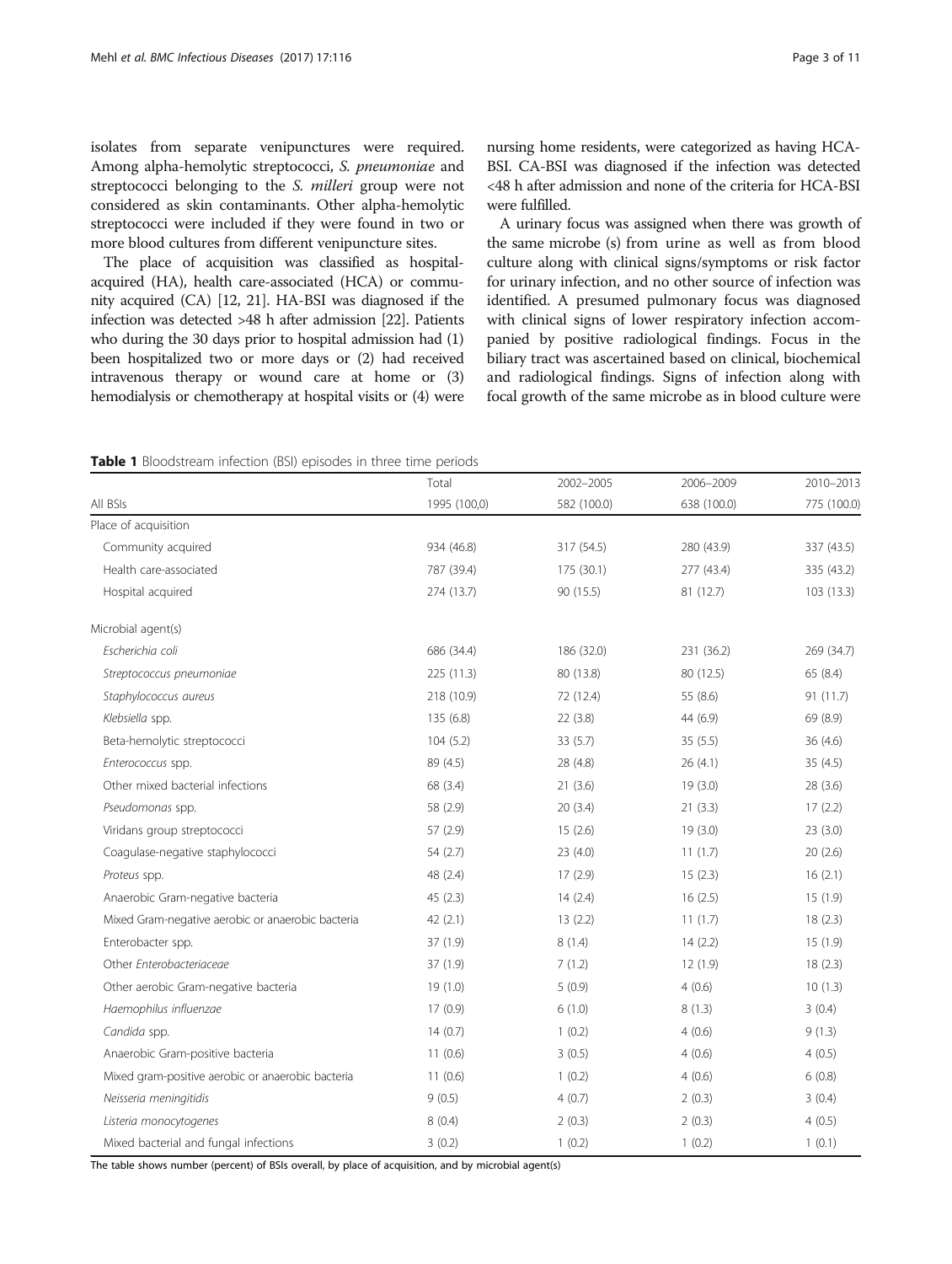taken as a confirmation of infection in abdomen, skin, soft tissue or other sites. An unknown focus of infection was assigned when none of the criteria for ascertaining a focus were met.

Appropriate empiric antibiotic therapy (AEAT) was defined as correctly dosed intravenous antibiotic therapy with a regimen that was active in vitro against the microbe(s) isolated from blood culture (s). We assessed AEAT within 6 h and within 24 h of the time that the blood culture specimen was obtained.

# Statistical analyses

Proportions of non-susceptibility across place of acquisition categories and time periods were assessed by a two-sided chi-square test. Trends in proportions were analyzed using Cochran-Armitage test. Two-sided p-values <0.05 were considered significant. Confidence intervals were calculated using Wilson's approximation to the binominal distribution [[23](#page-10-0)]. The analyses were performed using SPSS 22, STATA 13, and StatXact 9.

# Results

During the 12-year study period, a total of 1995 episodes of BSI occurred among 1719 individuals. CA-BSI episodes amounted to 46.8% of the total, HCA- and HA-BSI contributed 39.4% and 13.7%, respectively (Table [1](#page-2-0)). Escherichia coli was the predominating microbe (34.4%), followed by Streptococcus pneumoniae (11.3%) and Staphylococcus aureus (10.9%). The distribution of microbes by place of acquisition is shown in Fig. 1 and Additional file [1:](#page-9-0) Table S1. The distribution of microbes by infection site is shown in Additional file [1](#page-9-0): Table S2. Totally, the number of BSIs increased across the three 4-year periods 2002–2005, 2006–2009, and 2010–2013 (Table [1](#page-2-0)). Most microbes contributed essentially similar proportions of the BSIs in each of the three time periods. However, the proportions of BSI from Klebsiella spp. (3.8% vs. 8.9%) and Candida spp. (0.3% vs. 1.3%) increased from the first to the third period. Conversely, the proportion of BSI from Streptococcus pneumoniae decreased from 13.8 to 8.4%.

# In vitro susceptibility to antibiotics

Overall, 6.1% of the microbes were non-susceptible to a regimen consisting of penicillin and gentamicin (PG), and 3.5% were non-susceptible to a triple agent regimen including penicillin, gentamicin, and metronidazole (PGM) (Table [2](#page-4-0)). The proportions not susceptible to imipenem, piperacillin-tazobactam (PIP/TAZ), and cefotaxime, were 4.5%, 7.6%, and 17.8%, respectively. A broad-spectrum combination containing PIP/TAZ, gentamicin, and metronidazole had the lowest degree of non-susceptibility (2.6%), whereas ceftazidime had the highest (27.8%) (Table [2](#page-4-0)).



The non-susceptibility to PGM was higher in HA-BSI (6.9%) and HCA-BSI (4.8%) than in CA-BSI (1.4%)  $(p < 0.001)$ . Similar differences across place of acquisition were seen for imipenem, PIP/TAZ, and cefotaxime (Fig. [2,](#page-5-0) Table [2](#page-4-0), Additional file [1:](#page-9-0) Table S3). The proportions of microbes non-susceptible to PGM increased through the three time periods in HA-BSI (2.2%, 6.2%, and 11.7%;  $p = 0.026$ ), but we observed no significant time trends in antibiotic susceptibility for other antibiotic regimens (Table [2\)](#page-4-0). Proportions of non-susceptibility by microbe are shown in Table [3](#page-6-0). Non-susceptibility by site of infection is shown in Additional file [1](#page-9-0): Table S4.

Among seventy BSI episodes with microbes nonsusceptible to PGM (Fig. [3](#page-7-0); Additional file [1](#page-9-0): Table S5), Candida spp. accounted for 17 episodes, E. coli 16, and Enterococcus faecium and Staphylococcus epidermidis for 9 episodes each. The great majority of episodes with Candida spp., Enterococcus faecium or Staphylococcus epidermidis occurred in HCA or HA-BSI, and the highest numbers were recorded in the third time period. Regarding E. coli not susceptible to PGM (which means not susceptible to gentamicin), seven episodes occurred in CA, eight in HCA, and one in HA-BSI. The number of E. coli isolates non-susceptible to gentamicin was one (0.5%) in 2002–2005, six (2.6%) in 2006–2009, and nine (3.3%) in 2010–2013 (Additional file [1](#page-9-0): Table S6).

The proportions of *E. coli* producing extendedspectrum beta-lactamase (ESBL) were 0% in 2002–05,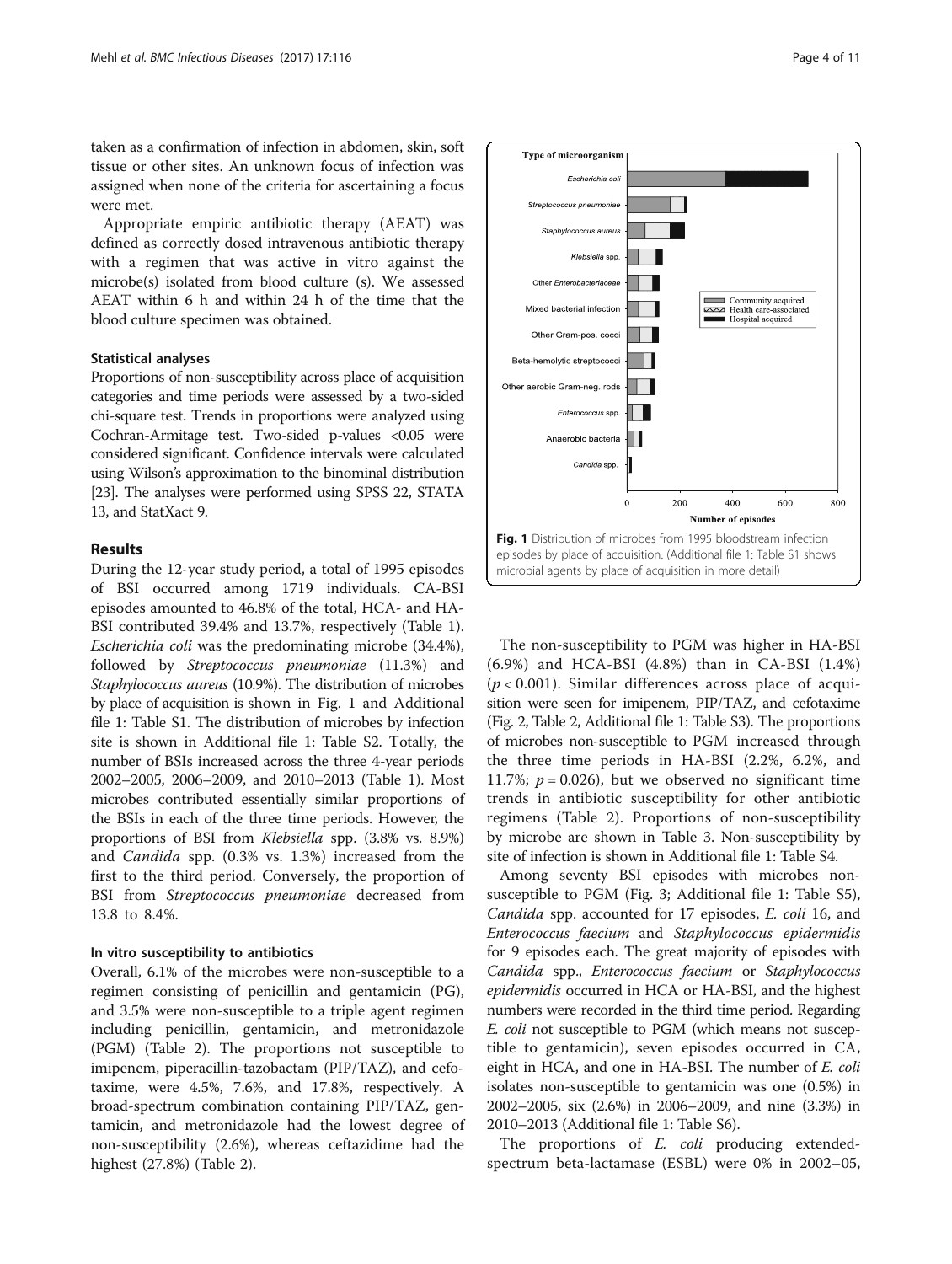<span id="page-4-0"></span>Table 2 The proportion (%) of bloodstream infection (BSI) episodes with microbe(s) non-susceptible to some common antibiotic regimens

|                                                  | Total   | 2002-2005 <sup>a</sup> | 2006-2009 | 2010-2013 | p for trend |
|--------------------------------------------------|---------|------------------------|-----------|-----------|-------------|
| Penicillin-gentamicin                            |         |                        |           |           |             |
| Total                                            | 6.1     | 4.4                    | 6.1       | 7.5       | 0.011       |
| Community acquired                               | 4.3     | 2.2                    | 5.7       | 5.0       | 0.22        |
| Health care-associated                           | 6.7     | 7.4                    | 5.8       | 7.2       | 0.16        |
| Hospital acquired                                | 10.2    | 4.4                    | 8.6       | 16.5      | 0.023       |
| p for trend                                      | 0.006   | 0.058                  | 0.46      | 0.003     |             |
| Penicillin-gentamicin-metronidazole              |         |                        |           |           |             |
| Total                                            | 3.5     | 1.9                    | 3.0       | 5.2       | < 0.001     |
| Community acquired                               | 1.4     | 0.3                    | 1.8       | 2.1       | 0.28        |
| Health care-associated                           | 4.8     | 4.6                    | 3.2       | 6.3       | 0.045       |
| Hospital acquired                                | 6.9     | 2.2                    | 6.2       | 11.7      | 0.026       |
| p for trend                                      | < 0.001 | 0.007                  | 0.15      | 0.001     |             |
| Piperacillin/tazobactam                          |         |                        |           |           |             |
| Total ( $n = 1413$ )                             | 7.6     |                        | 7.4       | 7.7       | 0.25        |
| Community acquired ( $n = 617$ )                 | 3.6     |                        | 2.9       | 4.2       | 0.27        |
| Health care-associated ( $n = 612$ )             | 8.8     |                        | 9.4       | 8.4       | 0.31        |
| Hospital acquired ( $n = 184$ )                  | 8.8     |                        | 9.4       | 17.0      | 0.31        |
| p for trend                                      | < 0.001 |                        | < 0.001   | < 0.001   |             |
| Piperacillin/tazobactam-gentamicin               |         |                        |           |           |             |
| Total $(n = 1413)$                               | 3.0     |                        | 2.4       | 3.6       | 0.21        |
| Community acquired ( $n = 617$ )                 | 1.0     |                        | 0.7       | 1.2       | 0.69        |
| Health care-associated ( $n = 612$ )             | 3.3     |                        | 3.2       | 3.3       | 0.98        |
| Hospital acquired ( $n = 184$ )                  | 9.2     |                        | 4.9       | 12.6      | 0.12        |
| p for trend                                      | < 0.001 |                        | 0.037     | < 0.001   |             |
| Piperacillin/tazobactam-gentamicin-metronidazole |         |                        |           |           |             |
| Total ( $n = 1413$ )                             | 2.6     |                        | 1.7       | 3.4       | 0.065       |
| Community acquired ( $n = 617$ )                 | 0.5     |                        | 0.0       | 0.9       | 0.26        |
| Health care-associated $(n = 612)$               | 2.9     |                        | 2.5       | 3.3       | 0.64        |
| Hospital acquired ( $n = 184$ )                  | 8.7     |                        | 4.9       | 11.7      | 0.12        |
| p for trend                                      | < 0.001 |                        | 0.004     | < 0.001   |             |
| Imipenem                                         |         |                        |           |           |             |
| Community acquired                               | 1.1     | 1.6                    | 0.7       | 0.9       | 0.59        |
| Health care-associated                           | $6.5\,$ | 9.1                    | 5.8       | 5.7       | 0.39        |
| Hospital acquired                                | 10.6    | 11.1                   | 7.4       | 12.6      | 0.14        |
| p for trend                                      | < 0.001 | < 0.001                | 0.001     | < 0.001   |             |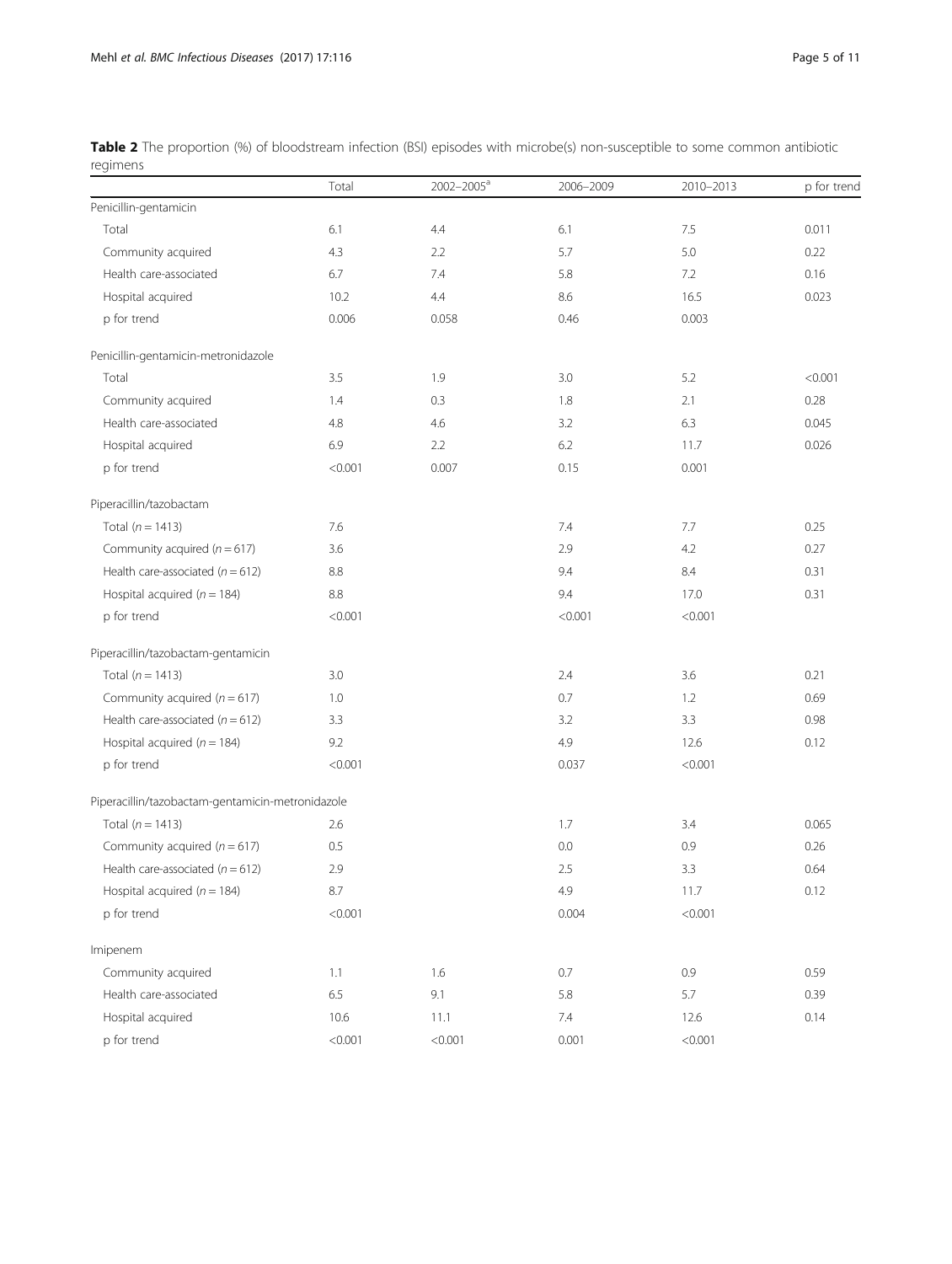| Cefotaxime             |         |         |         |         |      |
|------------------------|---------|---------|---------|---------|------|
| Total                  | 17.8    | 17.5    | 18.7    | 17.3    | 0.68 |
| Community acquired     | 10.8    | 11.0    | 11.4    | 10.1    | 0.69 |
| Health care-associated | 21.3    | 25.1    | 22.7    | 18.2    | 0.18 |
| Hospital acquired      | 31.4    | 25.6    | 29.6    | 37.9    | 0.31 |
| p for trend            | < 0.001 | < 0.001 | < 0.001 | < 0.001 |      |
| Ceftazidime            |         |         |         |         |      |
| Total                  | 27.8    | 29.0    | 24.8    | 29.4    | 0.25 |
| Community acquired     | 18.5    | 20.2    | 15.4    | 19.6    | 0.42 |
| Health care-associated | 31.3    | 36.0    | 28.2    | 31.3    | 0.37 |
| Hospital acquired      | 49.6    | 46.7    | 45.7    | 55.3    | 0.46 |
| p for trend            | < 0.001 | < 0.001 | < 0.001 | < 0.001 |      |

<span id="page-5-0"></span>Table 2 The proportion (%) of bloodstream infection (BSI) episodes with microbe(s) non-susceptible to some common antibiotic regimens (Continued)

<sup>a</sup>Piperacillin/tazobactam was not adopted in the first time period

The BSIs are stratified by place of acquisition and by time period (the total number in each cell is shown under the heading Place of acquisition in Table [1\)](#page-2-0)

2.0% in 2006–09, and 1.7% in 2010–13 (Additional file [1:](#page-9-0) Table S7). Only one episode of methicillinresistant Staphylococcus aureus (MRSA) was found, and only in two (0.9%) of 225 BSIs with Streptococcus pneumoniae, the microbe was non-susceptible to penicillin (Additional file [1:](#page-9-0) Table S3).



## Initial empiric antibiotic therapy

The use of second- and third generation cephalosporins as initial empiric therapy decreased through the study periods. Cefuroxime was used as monotherapy or in combination in 19.6% and 5.3% of the BSI episodes in the first and in the third time period, respectively. The corresponding proportions for cefotaxime were 18.1% and 15.7% (Table [4\)](#page-7-0). In contrast, the use of ampicillin or penicillin plus gentamicin increased from 14.1% to 19.9%. PIP/TAZ was not used in the first period, but was the second most used empiric therapy in the third period (17.3%). The proportions of patients who received appropriate empiric antibiotic therapy (AEAT) within 6 h and within 24 h were larger in the third period than in the first and second periods (Table [5](#page-7-0)). The proportions of patients who received AEAT within 6 h in the third period were 67.1% in CA, 67.2% in HCA, and 59.0% in HA-BSI. The corresponding proportions who received AEAT within 24 h were 88.4%, 84.4%, and 83.1%, respectively.

# **Discussion**

In this prospective study of 1995 consecutive BSIs at a medium-sized Norwegian hospital between 2002 and 2013, antimicrobial resistance was a far smaller problem than reported in most studies [[7](#page-10-0), [17, 24, 25](#page-10-0)]. Except for third-generation cephalosporins, antimicrobial resistance to regimens recommended for sepsis of unknown etiology was low. In less than 4% of BSI episodes, microbes were non-susceptible to PGM, consistent with previous findings at our hospital [\[26](#page-10-0)] and in other Norwegian studies [[10, 27\]](#page-10-0). However, the proportion of antibiotic non-susceptibility was higher in HA and HCA than in CA-BSI. For PGM, an increase in non-susceptibility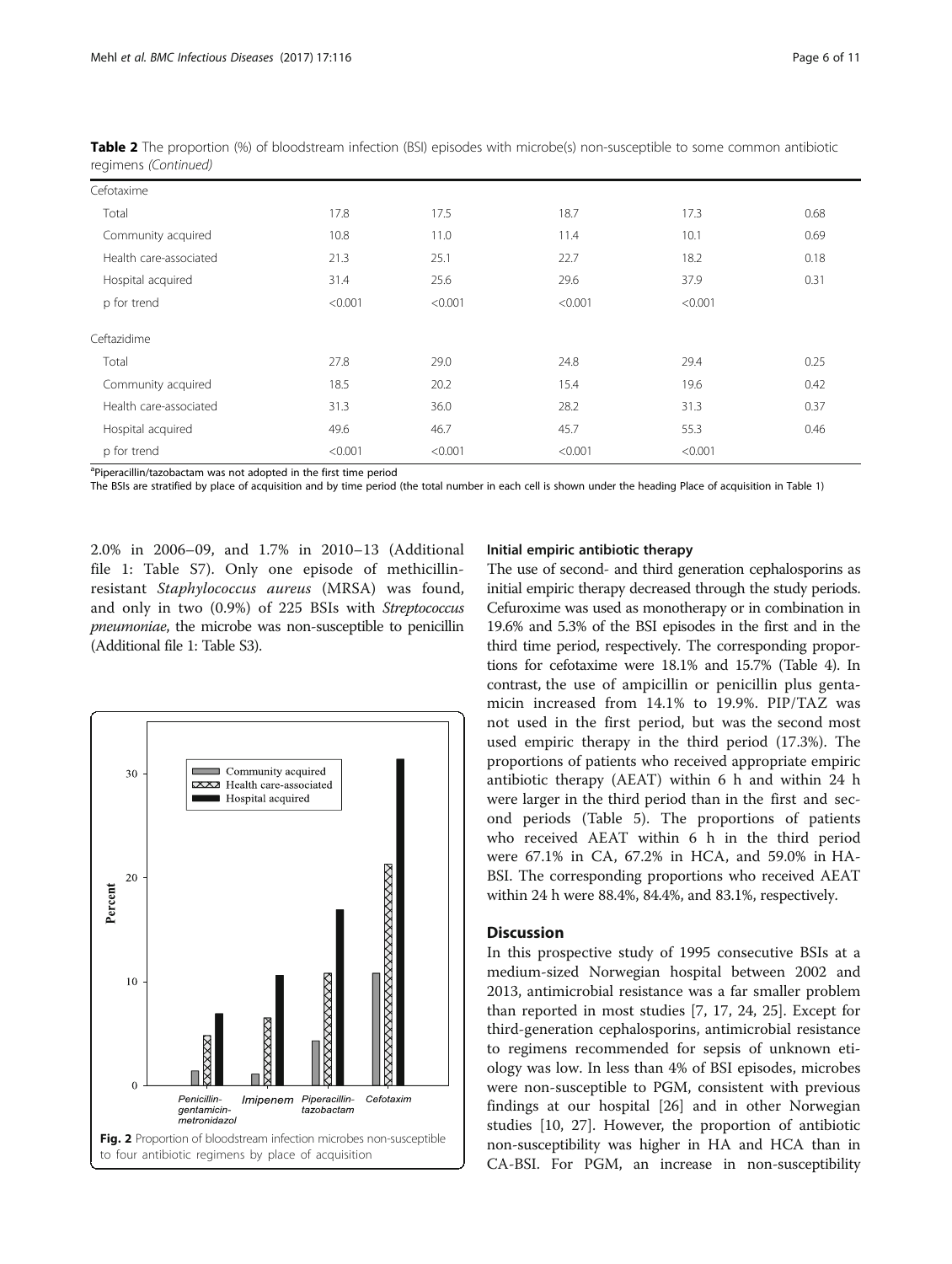| Microbe/microbe group                        | Antibiotics and antibiotic combinations (2002-2013) |               |            |               |            |                                                    |            | P/T alone or in combinations<br>$(2006 - 2013)$ |               |               |            |
|----------------------------------------------|-----------------------------------------------------|---------------|------------|---------------|------------|----------------------------------------------------|------------|-------------------------------------------------|---------------|---------------|------------|
|                                              | PG                                                  | <b>PGM</b>    |            |               |            | Imi-penem Cefo-taxime Cefta-zidime Cipro-floxa-cin | Total<br>N | P/T                                             | $P/T-G$       | P/T-G-M       | Total<br>N |
| Streptococcus<br>pneumoniae§                 | 0.9                                                 | 0.9           | 0.0        | 0.4           | 0.4        | <b>NRT</b>                                         | 226        | 0.7                                             | 0.7           | 0.7           | 146        |
| Beta-hemolytic<br>streptococci               | 0.0                                                 | 0.0           | 0.0        | 0.0           | 100.0      | <b>NRT</b>                                         | 104        | 0.0                                             | 0.0           | 0.0           | 71         |
| Viridans streptococci                        | 0.0                                                 | 0.0           | 0.0        | 3.5           | 8.8        | <b>NRT</b>                                         | 57         | 0.0                                             | 0.0           | 0.0           | 42         |
| Staphylococcus aureus#                       | 0.5                                                 | 0.5           | 0.0        | 0.0           | 100.0 (IR) | <b>NRT</b>                                         | 218        | 0.0                                             | 0.0           | 0.0           | 146        |
| Coagulase-negative<br>staphylococci          | 13.0                                                | 13.0          | 38.9       | 38.9          | 100.0 (IR) | <b>NRT</b>                                         | 54         | 41.9                                            | 19.4          | 19.4          | 31         |
| Enterococcus spp.                            | 9.0                                                 | 9.0           | 11.2       | 100.0 (IR)    | 100.0 (IR) | <b>NRT</b>                                         | 89         | 11.5                                            | 9.8           | 9.8           | 61         |
| Listeria monocytogenes                       | 0.0                                                 | 0.0           | 0.0        | 100.0 (IR)    | 100.0 (IR) | <b>NRT</b>                                         | 8          | 0.0                                             | 0.0           | 0.0           | 6          |
| Escherichia coli                             | 1.9                                                 | 1.9           | 0.1        | 1.9           | 1.9        | 3.3                                                | 686        | 6.0                                             | 0.8           | 0.8           | 500        |
| Klebsiella spp. or Proteus<br>spp.           | 0.0                                                 | 0.0           | 5.5        | 2.2           | 2.2        | 4.7                                                | 182        | 7.0                                             | 0.0           | 0.0           | 143        |
| Other enterobacteria                         | 1.4                                                 | 1.4           | 9.5        | 20.3          | 21.6       | 2.9                                                | 74         | 16.9                                            | 100.0         | 100.0         | 59         |
| Pseudomonas spp.                             | 1.7                                                 | 1.7           | 6.9        | 100.0<br>(IR) | 3.4        | 8.2                                                | 58         | 5.3                                             | 2.6           | 2.6           | 38         |
| Other aerobic<br>Gram-negatives              | 8.9                                                 | 8.9           | 8.9        | 31.1          | 28.9       | 6.7                                                | 45         | 23.3                                            | 0.0           | 0.0           | 30         |
| Anaerobic bacteria                           | 66.1                                                | 3.6           | 0.0        | 96.4          | 96.4       | <b>NRT</b>                                         | 56         | 5.1                                             | 7.7           | 0.0           | 39         |
| Mixed bacterial infection                    | 24.8                                                | 11.6          | 13.2       | 48.8          | 50.4       | <b>NRT</b>                                         | 121        | 11.6                                            | 8.1           | 4.7           | 86         |
| Candida spp. single or in<br>mixed infection | 100.0<br>(IR)                                       | 100.0<br>(IR) | 100.0 (IR) | 100.0 (IR)    | 100.0 (IR) | $100.0$ (IR)                                       | 17         | 100.0<br>$( R\rangle$                           | 100.0<br>(IR) | 100.0<br>(IR) | 15         |
| Total                                        | 6.1                                                 | 3.5           | 4.5        | 17.8          | 27.8       | <b>NRT</b>                                         | 1995       | 7.6                                             | 3.0           | 2.6           | 1413       |

<span id="page-6-0"></span>Table 3 Proportions (%) of different microbes or microbe groups non-susceptible to some commonly recommended antibiotics and antibiotic regimens

§two isolates of penicillin-non-susceptible pneumococci were detected

#one single isolate of methicillin-resistant Staphylococcus aureus (MRSA) and one single isolate of gentamicin-resistant S. aureus were detected

IR, inherently resistant (see Additional file [1:](#page-9-0) Appendix 1 On inherent (natural) resistance in microbes); NRT, not routinely tested; PG, penicillin-gentamicin; PGM, penicillin-gentamicin-metronidazole; P/T, piperacillin-tazobactam; P/T-G, piperacillin-tazobactam plus gentamicin; P/T-G-M, piperacillin-tazobactam plus gentamicin plus metronidazole

Piperacillin-tazobactam (P/T) was adopted in 2006

through the study period was observed in HA-BSI, mainly caused by inherently resistant microbes. A slightly increasing number of bacteria with acquired resistance was also detected, particularly E. coli producing ESBL or possessing gentamicin resistance. In our cohort, appropriate empiric antibiotic therapy could be achieved to a larger extent by replacing cephalosporins with PG or PIP/TAZ.

Strengths of this study include the prospective registration of BSIs within a well-defined area, and the handling of blood cultures at one microbiology laboratory. We present susceptibility data by microbe, by place of acquisition, and by site of infection. Most authors have presented susceptibility data only by microbe, which is generally unknown at the time the physician has to decide on the initial antimicrobial therapy. We included microbes with known inherent resistance in the presentation in order to give guidance for empirical treatment before the microbial etiology is known. Our use of one single

institution as the study site limits the generalizability of our results, but regarding antibiotic resistance patterns as basis for treatment guidelines, our results may be relevant for other general hospitals in Scandinavia.

The low proportions of non-susceptibility in our BSI microbes are likely explained by a relatively strict use of antibiotics in Norway [[8, 28, 29](#page-10-0)]. All antibiotics used in humans are prescribed by physicians, and penicillins and aminoglycosides are the preferred drugs in severe bacterial infections. The increasing non-susceptibility in BSI microbes by place of acquisition and, for HA-BSI, by time period, was mainly due to a shift towards microbes with natural (inherent) resistance, particularly Candida spp., Enterococcus faecium, and Staphylococcus epidermidis. We attribute this shift to the increasing use of chemotherapy and other immunosuppressive treatments (Additional file [1](#page-9-0), Table S9), which results in more prevalent infections and antibiotic treatments, giving rise to selection of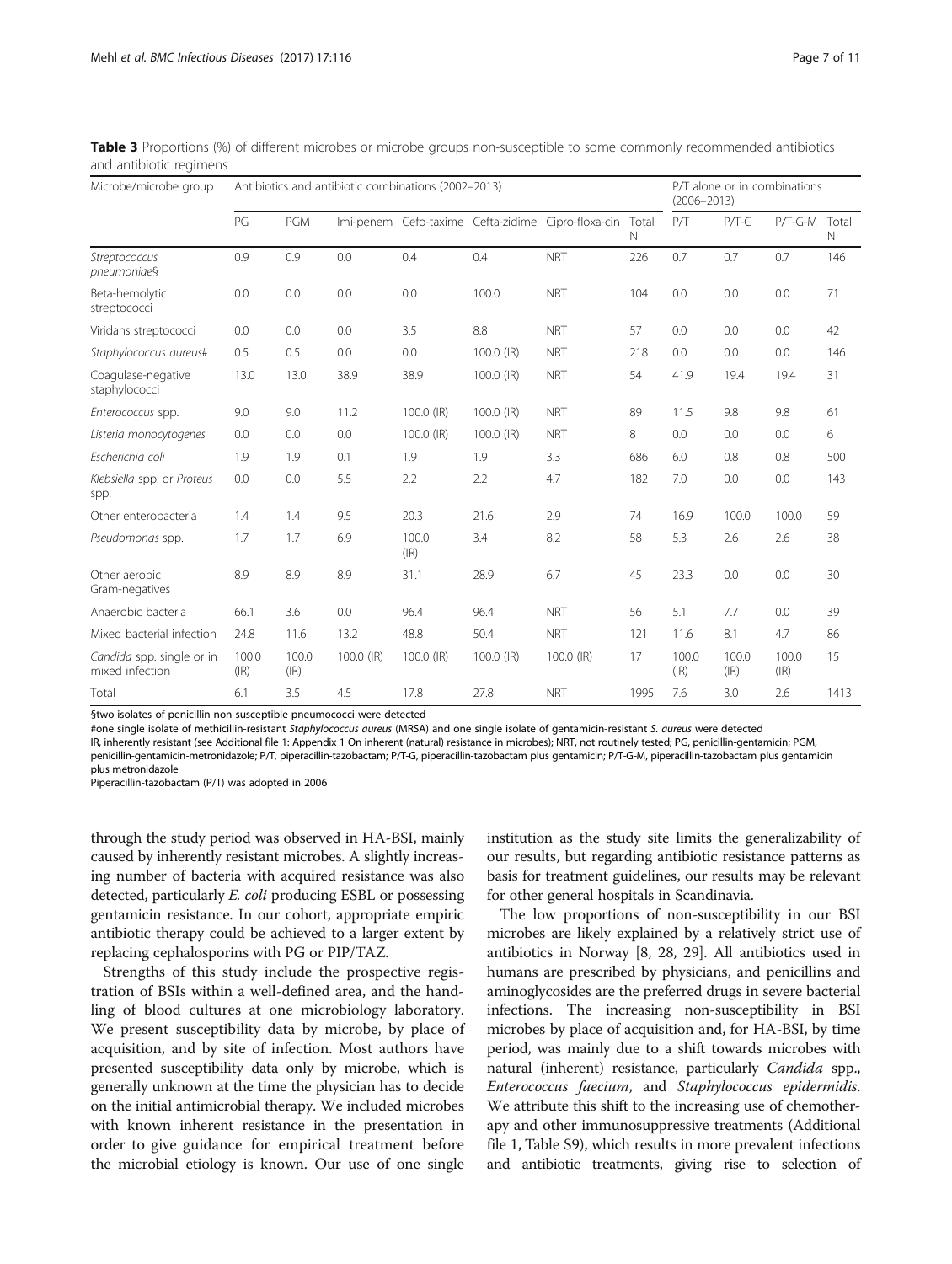<span id="page-7-0"></span>

resistant microbes. A higher proportion of non-susceptible microbes in HA and HCA than in CA-BSI is well known from other studies [\[12](#page-10-0), [13](#page-10-0)], but this cautionary knowledge does not seem to have been sufficiently heeded by clinicians and guideline makers. The national Norwegian surveillance data on the distribution of different microbes isolated from blood cultures show no time trend towards increasing occurrence of natural resistant microbes from 2004 to 2014

Table 4 The most commonly used initial empiric antibiotic regimens (percent) through three time periods

| Initial antibiotic regimen          | 2002-2005<br>$(n = 582)$ | 2006-2009<br>$(n = 638)$ | 2010-2013<br>$(n = 775)$ |
|-------------------------------------|--------------------------|--------------------------|--------------------------|
| Cefotaxime                          | 18.1                     | 18.2                     | 15.7                     |
| Penicillin/ampicillin-gentamicin    | 14.1                     | 14.6                     | 19.9                     |
| Penicillin                          | 14.1                     | 14.3                     | 8.1                      |
| Piperacillin-tazobactam             | 0                        | 8.6                      | 17.3                     |
| Cefuroxime-metronidazole            | 9.8                      | 8.1                      | 4.1                      |
| Cefotaxime-metronidazole            | 3.6                      | 5.6                      | 5.5                      |
| Mecillinam                          | 5.0                      | 4.7                      | 4.9                      |
| Cefuroxime                          | 9.8                      | 3.4                      | 1.2                      |
| Penicillin-gentamicin-metronidazole | - 5.9                    | 3.4                      | 1.7                      |

A complete table showing initial treatment in 1995 bloodstream infection episodes is found in Additional file [1](#page-9-0): Table S8

| <b>Table 5</b> Appropriate empiric antibiotic therapy (AEAT) through |
|----------------------------------------------------------------------|
| three time periods by place of acquisition                           |

|                            | 2002-2005<br>$(n = 582)$ | 2006-2009<br>$(n = 638)$ | 2010-2013<br>$(n = 775)$ |
|----------------------------|--------------------------|--------------------------|--------------------------|
| AFAT within 6 h            |                          |                          |                          |
| Community acquired BSI     | 61.7                     | 63.4                     | 67.1                     |
| Health care-associated BSL | 64.0                     | 53.6                     | 67.2                     |
| Hospital acquired BSI      | 43.9                     | 46.4                     | 59.0                     |
| AFAT within 24 h           |                          |                          |                          |
| Community acquired BSI     | 84.2                     | 89.4                     | 88.4                     |
| Health care-associated BSI | 76.7                     | 81.3                     | 84.4                     |
| Hospital acquired BSI      | 72.2                     | 73.9                     | 83.1                     |

Percent of patients with bloodstream infection (BSI) receiving AEAT within 6 h and within 24 h

[[8](#page-10-0), [30\]](#page-10-0), but do not distinguish between CA, HCA, and HA infection. The European Antimicrobial Resistance Surveillance Network (EARS-Net) reported increasing occurrence of Enterococcus faecium from 2002 to 2008 [[7\]](#page-10-0), but Candida spp. and S. epidermidis are not included in the EARS-Net surveillance.

Acquired resistance was uncommon in our BSI cohort, but an increasing proportion of E. coli was non-susceptible to gentamicin, and they occurred in CA as well as in HCA-BSIs. Nationwide, a worrying increase in resistance to gentamicin has emerged from 2003 to 2014 (0.6% to 7.7%) [\[8](#page-10-0)]. The EARS-Net has reported 5.2% and 9.9% aminoglycoside resistance in E. coli in 2002 and 2013, respectively [[7](#page-10-0), [24\]](#page-10-0), but the proportion of aminoglycoside resistance was much higher in the south-eastern region (32.1% in Bulgaria in 2013). The proportion of  $E$ . coli producing ESBL has increased from 2008 to 2014 (1.5% to 5.8%) according to the national data [[8\]](#page-10-0), and according to EARS-Net data, the proportion of ESBL-producing E. coli in Europe increased from 2.0% in 2002 [\[24](#page-10-0)] to 12.6% in 2013 (39.6% in Bulgaria) [[7\]](#page-10-0).

One single isolate of MRSA and two pneumococci intermediately susceptible to penicillin were found in our cohort. Nationwide, the proportion of MRSA in blood cultures has been low in the corresponding time period (0.3% and 0.8% in 2002 and 2014, respectively). The low occurrence of MRSA in the Nordic countries and in the Netherlands clearly distinguishes from the other European countries, where MRSA accounted for >25% of the S. aureus BSIs in 2007 [\[25](#page-10-0)] but had decreased to 18% in 2013 [\[7](#page-10-0)]. The nationwide proportion of invasive pneumococci non-susceptible to penicillin was 0.9% in 2002 and 5.5% in 2014 [[8, 30\]](#page-10-0). In Europe, the proportion of penicillin-non-susceptible isolates in 2013 ranged from 1.1% (the Netherlands) to 40.0% (Cyprus) [\[7](#page-10-0)]. Comparisons of trends in acquired nonsusceptibility in the current study and in surveillance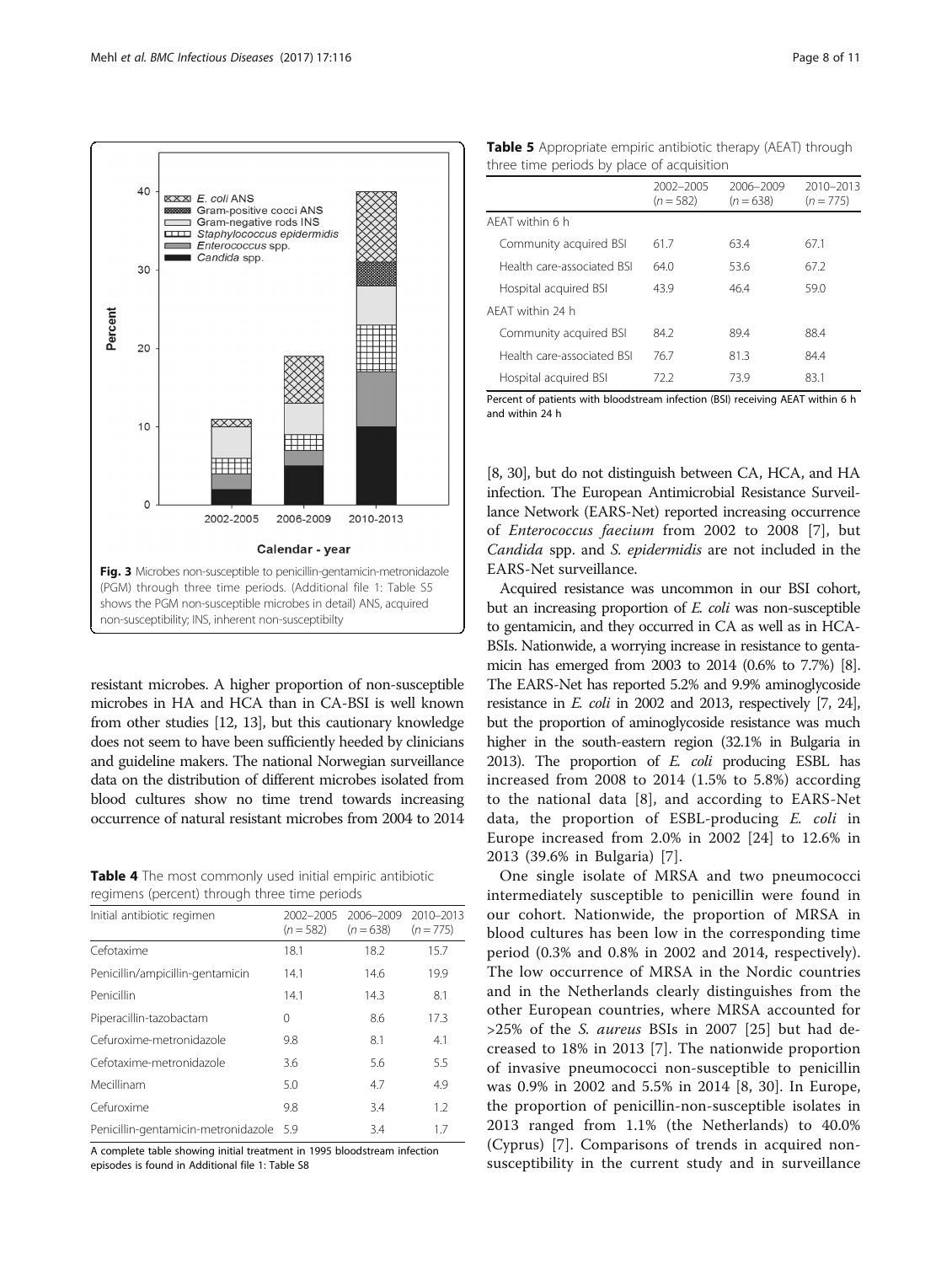data from Norway and other European countries are shown in Table 6.

Empirical antibiotic treatment regimens have to be continuously evaluated in accordance with national and local microbe resistance patterns. The initial empiric treatment for sepsis of unknown origin recommended by the National Professional Guidelines for Use of Antibiotics in Hospitals in Norway consists of penicillin and gentamicin, plus metronidazole (PGM) if an anaerobic infection is suspected [\[11\]](#page-10-0). PGM was not effective in vitro against 3.5% of the microbes isolated from blood cultures in the present study. In patients with HA-BSI, however, the proportion of microbes not susceptible to PGM was 11.7% in the third time period. In defined subgroups we have to be aware of PGM resistant microbes and include vancomycin (e.g., suspected central venous catheter infection) or an antifungal drug (if suspected candida infection, e.g., long lasting broad-spectrum antibiotic therapy, long time stay in a ICU, particularly after gastrointestinal surgery), in our recommendations. Use of carbapenems in empiric therapy should be restricted to patients infected with bacteria resistant (known or suspected) to PIP/TAZ and in whom aminoglycoside therapy is contraindicated.

Enterococci are inherently resistant to cephalosporins and staphylococci are not susceptible to ceftazidime. In our BSI cohort, staphylococci and enterococci contributed to 30% of HA-BSI episodes. Noteworthy, the percentages

of microbes non-susceptible to cefotaxime and ceftazidime in HA-BSI in the third period were as high as 37.9 and 55.3%, respectively. Therefore, none of these appears suitable for use as monotherapy in sepsis of unknown microbial origin. The emergence of ESBL in Gram-negative bacteria has made it even more risky to choose a thirdgeneration cephalosporin as monotherapy for severe infections with unknown etiology.

Even though the National Professional Guidelines [[11](#page-10-0)] recommend PG (or PGM) as the regimen of first choice in sepsis of unknown etiology, the PG (or PGM) combination was given in no more than 20% of the episodes in our BSI cohort, yet the proportion was increasing with time. There are mainly two reasons for prescribing antibiotic treatment that does not include an aminoglycoside: (1) Aminoglycosides are potentially nephrotoxic and ototoxic. Therefore, there is a tendency to avoid them even in cases where they should not be contraindicated. (2) Use of an aminoglycoside requires measurement of aminoglycoside serum concentrations, which is resource consuming, and knowledge and experience is needed for assessment of the results. In a busy day, it is much simpler to administer a beta-lactam-antibiotic, where dosing is simple and the risk of toxicity is negligible.

In Norway, we lack national data for antibacterial treatment given in cases of bloodstream infection or sepsis.

Table 6 Comparisons of trends in acquired non-susceptibility in Escherichia coli, Staphylococcus aureus, and Streptococcus pneumoniae

| Microbe       | Type of non-susceptibility                  | Surveillance Area | Trends in proportions of non-susceptibility (Time period) |                   |
|---------------|---------------------------------------------|-------------------|-----------------------------------------------------------|-------------------|
| E. coli       | Gentamicin non-susceptibility               | Levanger Hospital | $0.5\%$ (2002-05)                                         | 3.3% (2010-13)    |
|               |                                             | Iceland           | 2.9% (2010)                                               | 4.1% (2013)       |
|               |                                             | Norway            | $0.6\%$ (2003)                                            | 7.7% (2014)       |
|               |                                             | EU/EEA            | 5.2% (2002)                                               | 9.9% (2013)       |
|               |                                             | Bulgaria          | 15.8% (2003)                                              | 32.1% (2013)      |
| E. coli       | Resistance to 3rd generation cephalosporins | Levanger Hospital | $0(2002 - 05)$                                            | 1.7% (2010-13)    |
|               |                                             | Norway            | 1.5% (2008)                                               | 5.8% (2014)       |
|               |                                             | EU/EEA            | 2.0% (2002)                                               | 12.6% (2013)      |
|               |                                             | Bulgaria          | 24.8% (2010)                                              | 39.6% (2013)      |
| S. aureus     | <b>MRSA</b>                                 | Levanger Hospital | $0(2002 - 05)$                                            | $1.0\%$ (2010-13) |
|               |                                             | Norway            | $0.3\%$ (2002)                                            | $0.8\%$ (2014)    |
|               |                                             | EU/EEA            | 25.6% (2007)                                              | 18.0% (2013)      |
|               |                                             | Malta             | 52.0% (2007)                                              | 51.8% (2013)      |
|               |                                             | Romania           | 39.1% (2010)                                              | 64.5% (2013)      |
| S. pneumoniae | <b>PNSP</b>                                 | Levanger Hospital | $0(2002 - 05)$                                            | 3.0% (2010-13)    |
|               |                                             | Netherlands       | 2.0% (2010)                                               | $1.1\%$ (2013)    |
|               |                                             | Norway            | $0.9\%$ (2002)                                            | 5.5% (2014)       |
|               |                                             | Cyprus            | 41.7% (2010)                                              | 40.0% (2013)      |

MRSA, meticillin-resistant Staphylococcus aureus; PNSP, penicillin non-susceptible pneumococci

Proportions of non-susceptibility from the current study (Levanger Hospital) are compared with data from Norway (the national surveillance system [\[8,](#page-10-0) [30](#page-10-0)], the European Union/the European Economic Area (EU/EEA), and with countries which have extraordinary low or high proportions of non-susceptibility [\[7,](#page-10-0) [24,](#page-10-0) [25](#page-10-0)]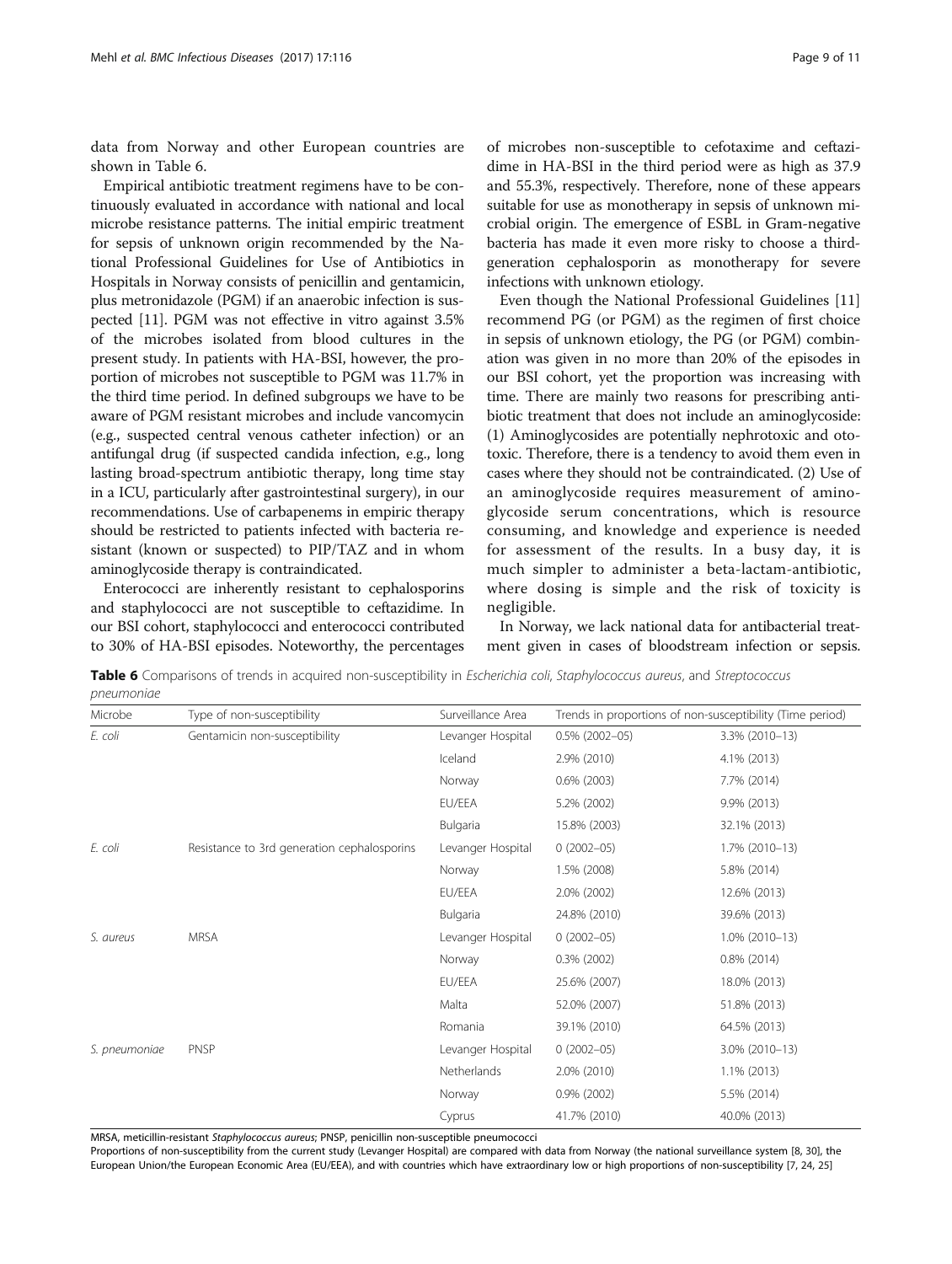<span id="page-9-0"></span>Regarding antibiotic use in Norwegian hospitals, the national surveillance data [\[8](#page-10-0)] show that the proportion of aminoglycoside use was less than 5% in 2015 (3.3 out of 73 DDD/100 bed-days), indicating that avoiding aminoglycosides in favor of beta-lactam antibiotics is a common mode of acting countrywide.

The drawback of avoiding aminoglycosides is increased risk of antimicrobial resistance, as particularly cephalosporins are far more resistance driving than aminoglycosides. Therefore, a further shift in favor of aminoglycosides is desirable. As the use of aminoglycosides in our hospital and nationwide is still relatively low, overuse of aminoglycosides is unlikely to explain the observed increase in non-susceptibility to gentamicin in E. coli.

During the three time periods, we observed that the use of second- and third- generation cephalosporins decreased, whereas ampicillin or penicillin plus gentamicin were more frequently given. PIP/TAZ was introduced at our hospital in 2006, and the use of it has been increasing, particularly in the third period. Nationwide, the use of aminoglycosides and particularly piperacillin/tazobactam has increased during the last ten years, whereas the use of second-generation cephalosporins has decreased. The use of third-generation cephalosporins and fluoroquinolones peaked in 2011–2012 and have since then declined [[8](#page-10-0)]. These changes are in accordance with the national [[11](#page-10-0)] and local antibiotic policy, in order to achieve regimens that are less resistance driving and also cover the BSI microbes to a larger extent.

# Conclusions

Antimicrobial resistance was a far smaller problem in our BSI cohort than is reported from countries outside Scandinavia. The antibiotic regimen recommended by Norwegian Health Authorities [\[11\]](#page-10-0), consisting of penicillin and gentamicin, and with metronidazole added when an anaerobic infection is suspected, is so far effective in vitro against a great majority of microbes isolated from BSI patients in this region. In our cohort, appropriate empiric antibiotic therapy was achieved to a larger extent by replacing second- and third-generation cephalosporins with penicillins and gentamicin. We must, however, be aware of an increasing occurrence of inherently resistant microbes, particularly in HA infection. There are also indications of increasing numbers of bacteria with acquired resistance, particularly E. coli producing ESBL and/or possessing gentamicin resistance, and these occurred predominantly in CA and HCA infections.

# Additional file

[Additional file 1: Table S1.](dx.doi.org/10.1186/s12879-017-2210-6) Number (percent) of bloodstream infection episodes stratified by microbe(s)/microbe group and by place of acquisition. Table S2. Number (percent) of bloodstream infection episodes stratified by microbe(s)/microbe group and by infection focus. Table S3. Proportions of bloodstream infection episodes with microbe(s) non-susceptible to four commonly used antibiotic regimens by place of acquisition. Table S4. Percent of bloodstream infection episodes with microbe(s) non-susceptible to commonly recommended sepsis regimens by site of infection. Table S5. Number of microbes not susceptible to penicillin-gentamicin-metronidazole by place of acquisition through three time periods. Table S6. Number of BSIs with Escherichia coli susceptible, intermediately susceptible or resistant to gentamicin through three time periods. Table S7. Number of BSIs with Escherichia coli non-susceptible to cefotaxime through three time periods. Table S8. Antimicrobial agents (single or in combinations) given as initial treatment in 1995 episodes of bloodstream infection. Table S9. Use of antibacterial agents and antineoplastic agents, measured in DDD/100 bed-days, at Levanger Hospital 2006 to 2013. Appendix 1 On inherent (natural) resistance in microbes. Rules for assessment of non-susceptibility in microbes not tested against antimicrobial agents in the laboratory. (DOCX 78 kb)

#### Abbreviations

AEAT: Appropriate empiric antibiotic therapy; BSI: Bloodstream infection; CA: Community acquired; EARS-Net: The European Antimicrobial Resistance Surveillance Network; ESBL: Extended-spectrum beta-lactamase; ESBL-E: Extended-spectrum beta-lactamase producing Enterobacteriaceae; EUCAST: European Committee on Antimicrobial Susceptibility Testing; HA: Hospital acquired; HCA: Health care-associated; NWGA: Norwegian Working Group on Antibiotics; PG: Penicillin plus gentamicin; PGM: Penicillin, gentamicin, and metronidazole; PIP/TAZ: Piperacillin-tazobactam

#### Acknowledgments

We would like to thank our research nurses for diligent and accurate work in the data collection process. We would also like to thank the staff at the Microbiology Laboratory, Levanger Hospital, for consecutively including cases and sending registration forms to physicians treating the patients at the wards.

#### Funding

This work is supported by the Unit for Applied Clinical Research, Norwegian University of Science and Technology; the Liaison Committee between the Central Norway Regional Health Authority (RHA) and the Norwegian University of Science and Technology (NTNU); St Olav's University Hospital; the Norwegian Surveillance Programme for Antimicrobial Resistance; and by Nord-Trøndelag Hospital Trust's Fund for Research and Improvement.

#### Availability of data and materials

The data that support the findings of this study are available from Nord-Trøndelag Hospital Trust but restrictions apply to the availability of these data, which were used under license for the current study, and so are not publicly available. Data are, however, available from the authors upon reasonable request and with permission of Nord-Trøndelag Hospital Trust.

#### Authors' contributions

AM conceived the study and participated in design, data collection, statistical analysis, interpretation of the data, and drafting of the manuscript. BOÅ participated in design, statistical analysis, data interpretation, and drafting of the manuscript. AK participated in design, data interpretation, and drafting of the manuscript. SL participated in design, statistical analysis, data interpretation, and drafting of the manuscript. JP participated in design, data collection and drafting of the manuscript. ES contributed to design, interpretation of the data, and drafting of the manuscript. JKD participated in study design, data interpretation and drafting of the manuscript. SH participated in design, data interpretation, and drafting of the manuscript. THE participated in design, data collection, statistical analysis, and drafting of the manuscript. All the authors read and approved the final manuscript.

#### Competing interests

The authors declare that they have no competing interests.

Consent for publication

Not applicable